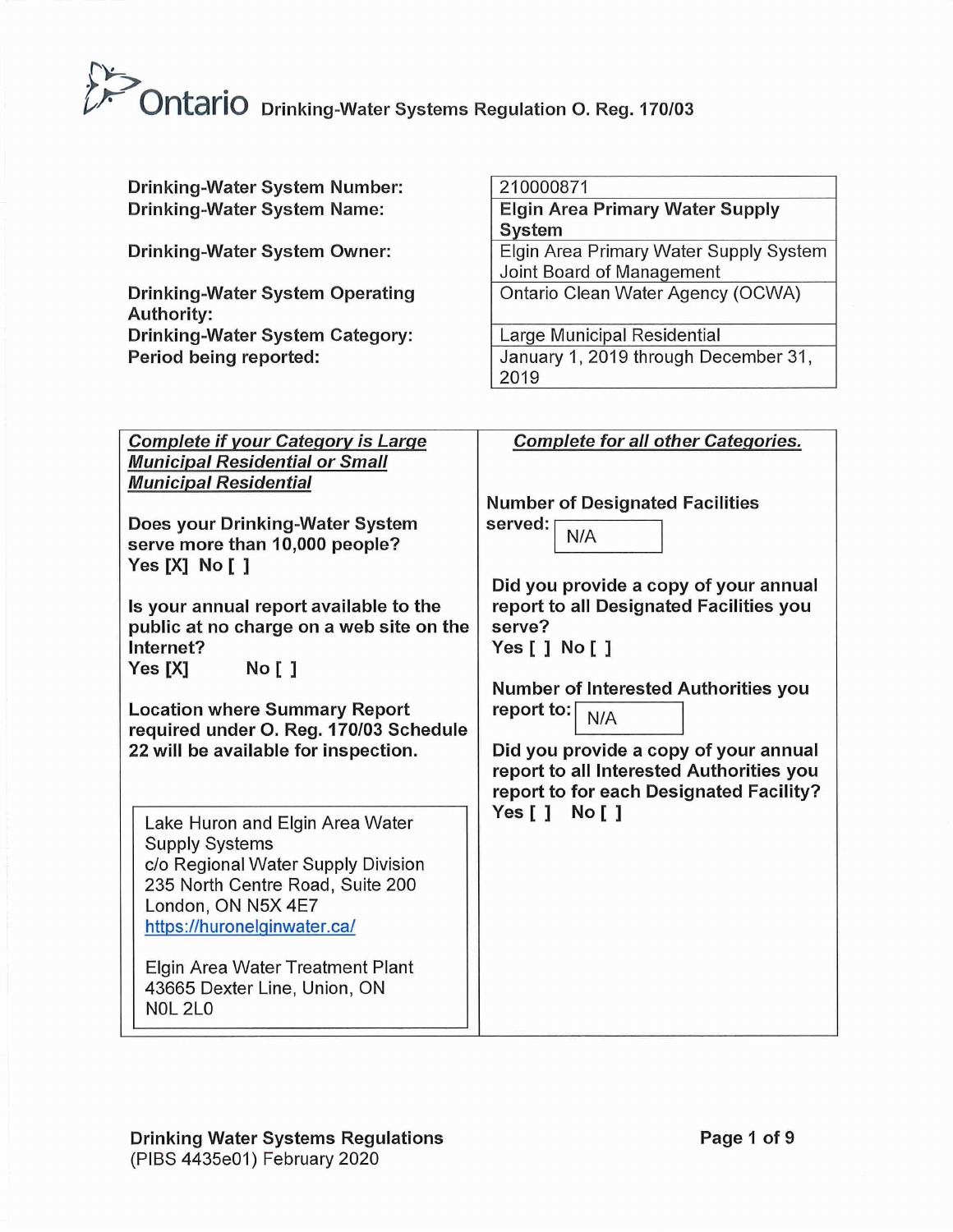# **Childric** Drinking-Water Systems Regulation O. Reg. 170/03

List all Drinking-Water Systems (if any), which receive all of their drinking water from your system:

Systems that receive their drinking water directly from the EAPWSS:

| <b>Drinking Water System Name</b>               | <b>Drinking Water System</b><br><b>Number</b> |
|-------------------------------------------------|-----------------------------------------------|
| City of London Distribution System              | 260004917                                     |
| St. Thomas Area Secondary Water Supply System   | 260078897                                     |
| Aylmer Area Secondary Water Supply System       | 260004722                                     |
| Port Burwell Area Secondary Water Supply System | 260004735                                     |
| <b>Central Elgin Distribution System</b>        | 260004761                                     |
| St. Thomas Distribution System                  | 260002187                                     |

### Systems that receive their drinking water indirectly from the EAPWSS:

| <b>Drinking Water System Name</b>          | <b>Drinking Water System</b><br><b>Number</b> |
|--------------------------------------------|-----------------------------------------------|
| <b>Aylmer Distribution System</b>          | 260002136                                     |
| Malahide Distribution System               | 260004774                                     |
| Dutton/Dunwich Distribution System         | 220002967                                     |
| <b>Bayham Distribution System</b>          | 260004748                                     |
| Southwold Distribution System              | 210001362                                     |
| Ontario Police College Distribution System | 260002161                                     |

Did you provide a copy of your annual report to all Drinking-Water System owners that are connected to you and to whom you provide all of its drinking water?

Yes [X] No [ ]

Indicate how you notified system users that your annual report is available, and is free of charge.

[X] Public access/notice via the web

[X] Public access/notice via Government Office

[ ] Public access/notice via a newspaper

[ ] Public access/notice via Public Request

[ ] Public access/notice via a Public Library

[X] Public access/notice via other method \_\_\_ News Release

Describe your Drinking-Water System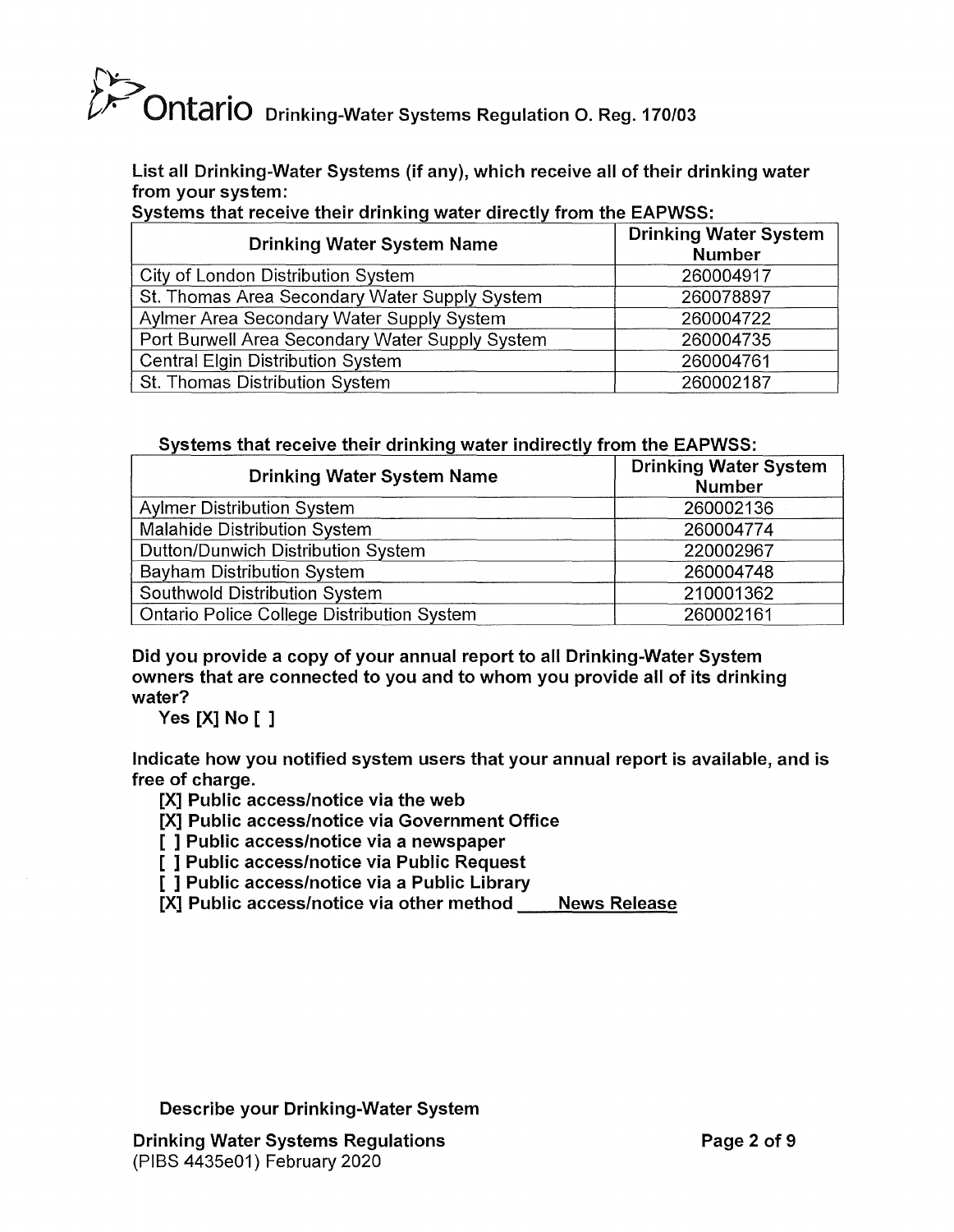## f'):.,:: **F Ontario** Drinking-Water Systems Regulation O. Reg. 170/03

The Elgin Area Primary Water Supply System employs pre-chlorination, screening, process pH adjustment (utilizing carbon dioxide), powder activated carbon addition (seasonally on an as-required basis), coagulation, flocculation, sedimentation, dualmedia filtration, UV disinfection, post-chlorination, final pH adjustment (utilizing sodium hydroxide) and fluoridation to treat raw water obtained from Lake Erie. The WTP has a rated capacity of 91 ML/day (MLD). Water is pumped from the plant through the water main (900mm diameter) to various communities enroute to the Elgin-Middlesex terminal reservoirs located northeast of St. Thomas in the Municipality of Central Elgin. The drinking water system is monitored at various locations throughout the system via a Supervisory Control and Data Acquisition (SCADA) system.

A Residuals Management Facility (RMF) providing equalization, clarification, sludge thickening and dechlorination, thickened sediment is dewatered by centrifuges and the thickened sediment is sent to the landfill for final disposal. Clarified and dechlorinated liquid streams are discharged back to Lake Erie through the plant drain.

## **List all water treatment chemicals used over this reporting period**

Carbon Dioxide Aluminum Sulphate Cationic Polymer Powder Activated Carbon Chlorine Gas Hydrofluosilicic Acid Sodium Hydroxide Dewatering Polymer (Residuals Management Facility) Sodium Bisulphite (Residuals Management Facility)

## **Were any significant expenses incurred to?**

- **[X]** Install required equipment
- **[X]** Repair required equipment
- **[X]** Replace required equipment

#### **Please provide a brief description and a breakdown of monetary expenses incurred:**

## **Capital Projects:**

- Instrumentation replacements
- High lift Motor Control Center (MCC) HVAC installation
- Filter area HVAC upgrades
- Treated water flow meter replacements
- Low lift drain well chlorine sample line installation
- Low Lift Pumps #1 and #3- Pump Rebuild
- Window replacements
- Operations & Maintenance Manual update
- Ultraviolet transmittance (UVT) analyzers installation

## **Drinking Water Systems Regulations**

(PISS 4435e01) February 2020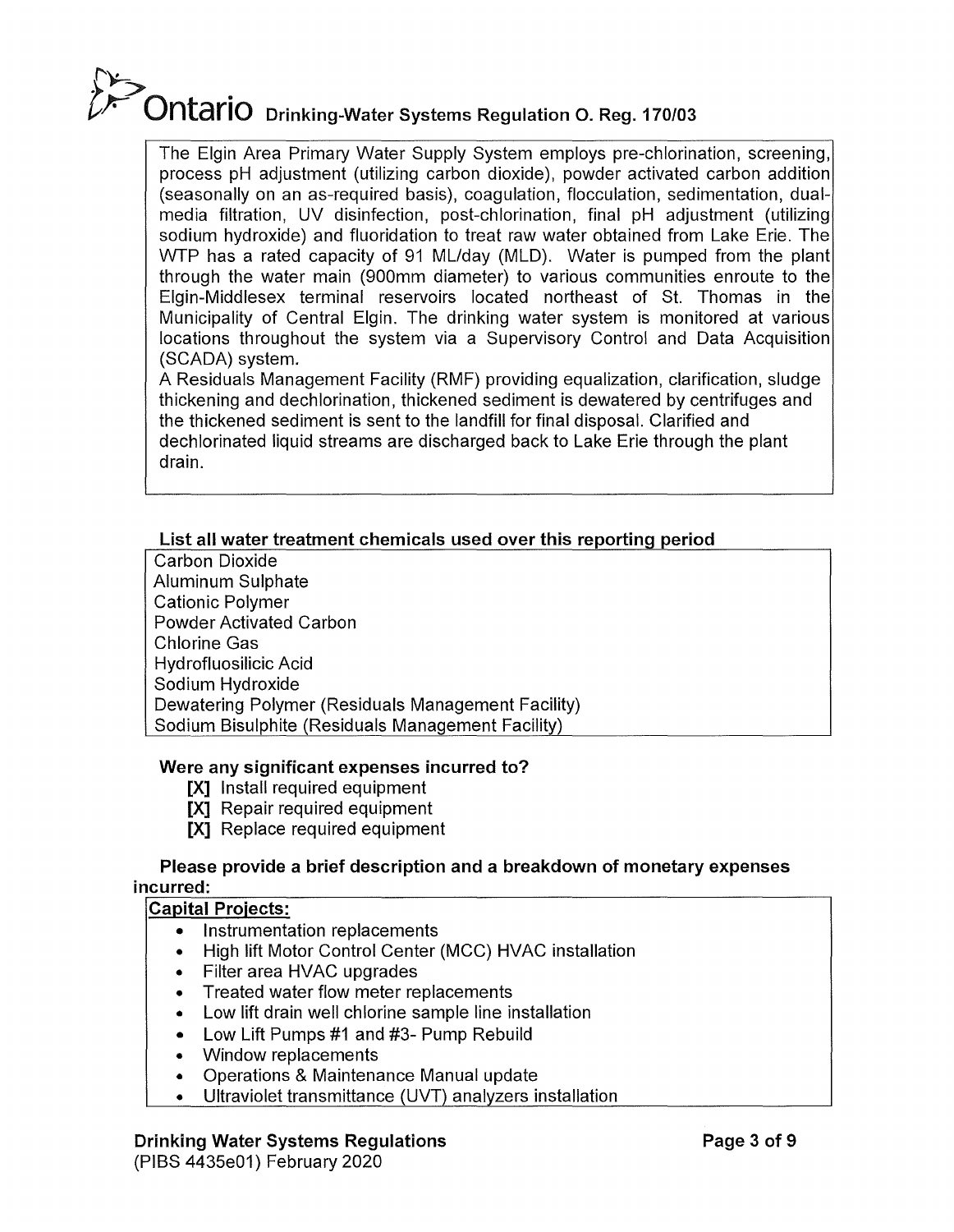# f''):.-:  $\sum$ Ontario Drinking-Water Systems Regulation O. Reg. 170/03

- Residuals Management Facility (RMF) scraper system repairs
- RMF pump rebuilds
- RMF lighting motion sensors installation
- EMPS reservoir cell #2 repairs
- EMPS reservoir cell #2 valve seat replacement
- A-pipeline decommissioning
- High lift pump #1,2,3 & 4 discharge valve rebuilds
- Hand railing replacements
- Low lift sluice gate repairs
- High lift sluice gate repairs

### Maintenance Projects:

- Chamber P030B actuator relocation
- Flash mixing tank drain valves replacements

Provide details on the notices submitted in accordance with subsection 18(1) of the Safe Drinking-Water Act or section 16-4 of Schedule 16 of O.Reg.170/03 and reported to Spills Action Centre

| Incident<br>Report<br><b>Date</b>            | <b>Parameter</b>                        | <b>Result</b> | Unit of<br><b>Measure</b>        | Corrective<br><b>Action</b>                                               | Corrective<br><b>Action Date</b>         |
|----------------------------------------------|-----------------------------------------|---------------|----------------------------------|---------------------------------------------------------------------------|------------------------------------------|
| January<br>6, 2019<br><b>AWQI</b><br>#144453 | E.coli and<br>Total<br><b>Coliforms</b> | *NDOGT        | <b>CFU/100</b><br>m <sub>L</sub> | <b>Resampled and</b><br>tested.<br>All resample<br>results were<br>clear. | January 6,<br>2019<br>January 7,<br>2019 |

\*NDOGT - No data: Overgrown with target bacteria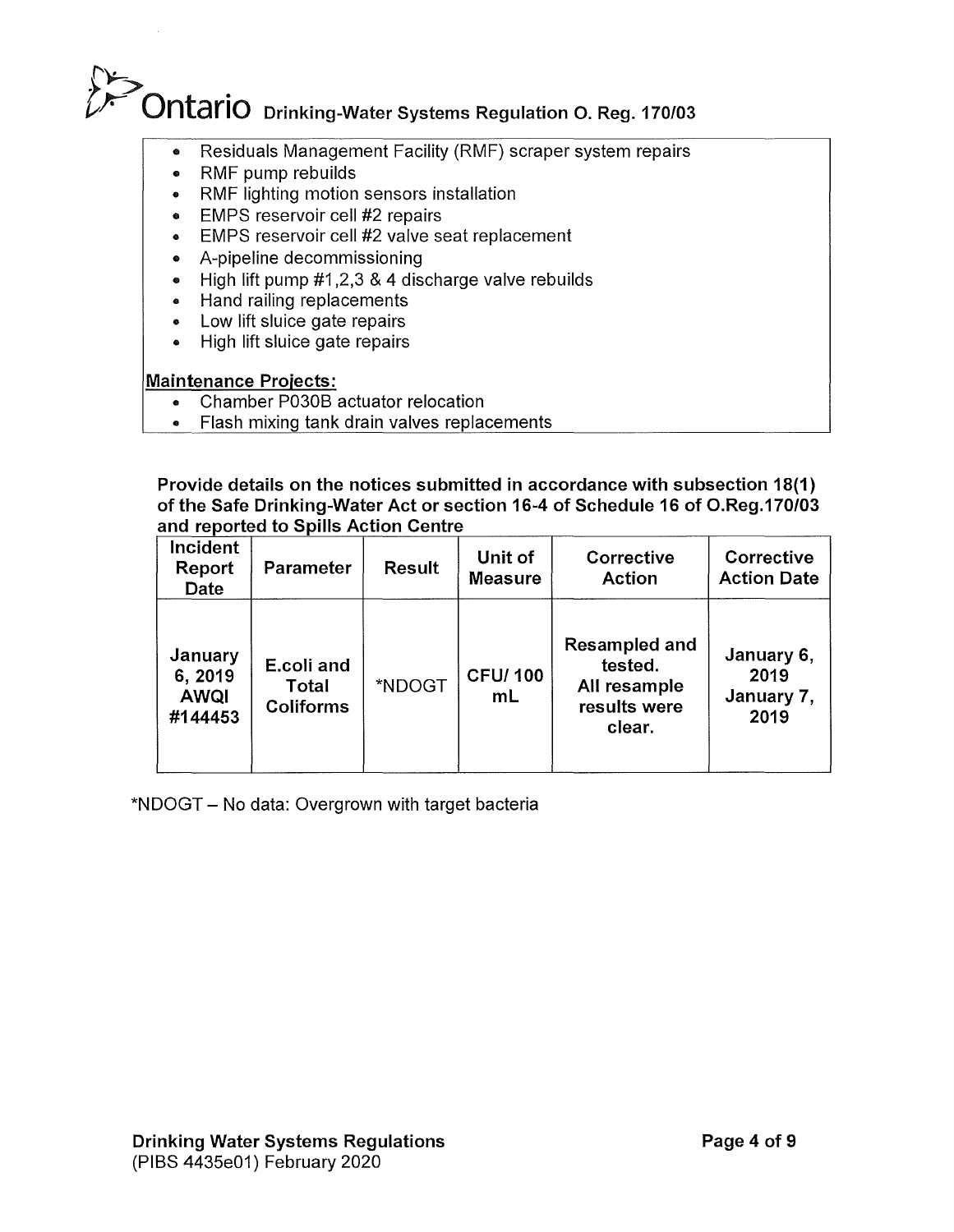# f'~  $\sum$ On $\tan$ io Drinking-Water Systems Regulation O. Reg. 170/03

Microbiological testing done under the Schedule 10, 11 or 12 of Regulation 170/03, during this reporting period.

|                                                                 | <b>Number</b><br>οf<br><b>Samples</b> | Range of<br><b>E.Coli Results</b><br>(CFU/100 mL)<br>$(min #)-(max #)$ | <b>Range of Total</b><br>Coliform<br><b>Results</b><br>(CFU/100 mL)<br>$(min #)-(max #)$ | Range of HPC<br><b>Results</b><br>(CFU/1mL)<br>$(min #)-(max #)$ |
|-----------------------------------------------------------------|---------------------------------------|------------------------------------------------------------------------|------------------------------------------------------------------------------------------|------------------------------------------------------------------|
| <b>Raw Water</b>                                                | 105                                   | (0)-(200)                                                              | (4)-(68,000)                                                                             | $($ < 10) - $($ > 2,000)                                         |
| <b>Treated</b><br>Water (WTP)                                   | 269                                   | $(0)$ - $(NDOGT)$                                                      | $(0)$ - $(NDOGT)$                                                                        | $(0)-(1,090)$                                                    |
| <b>Distribution</b><br><b>(EMPS Valve</b><br>House)             | 110                                   | $(0)-(0)$                                                              | $(0)-(0)$                                                                                | $(<10)-(40)$                                                     |
| <b>Distribution</b><br>(Fruitridge<br><b>Surge</b><br>Facility) | 55                                    | $(0)-(0)$                                                              | $(0)-(0)$                                                                                | $($ < 10) $-(10)$                                                |

Operational testing done under Schedule 7, 8 or 9 of Regulation 170/03 during the period covered by this Annual Report.

| Parameter                                                | <b>Number of Grab</b><br><b>Samples</b> | <b>Range of Results</b><br>$(min #)-(max #)$ |
|----------------------------------------------------------|-----------------------------------------|----------------------------------------------|
| <b>Treated Water Free Chlorine</b>                       | <b>Continuous Monitoring</b>            | $(0.46)-(2.64)$                              |
| (mglL)                                                   | 2101                                    | $(0.88) - (1.73)$                            |
| <b>Treated Water Turbidity (NTU)</b>                     | <b>Continuous Monitoring</b>            | $(0.015)-(2.00)$                             |
|                                                          | 2101                                    | (0.022)-(0.490)                              |
| Treated Water Fluoride (mg/L)                            | <b>Continuous Monitoring</b>            | $(0.15)-(1.18)$                              |
|                                                          | 714                                     | $(0.08)-(0.90)$                              |
| Filter #1 - Filtered Water<br>Turbidity (NTU)            | <b>Continuous Monitoring</b>            | $(0.016)-(0.168)$                            |
| Filter #2 - Filtered Water<br><b>Turbidity (NTU)</b>     | <b>Continuous Monitoring</b>            | $(0.010)-(0.320)$                            |
| Filter #3 - Filtered Water<br><b>Turbidity (NTU)</b>     | <b>Continuous Monitoring</b>            | $(0.012)-(0.236)$                            |
| Filter #4 - Filtered Water<br>Turbidity (NTU)            | <b>Continuous Monitoring</b>            | $(0.012)-(0.683)$                            |
| <b>Combined Filtered Water</b><br><b>Turbidity (NTU)</b> | 2100                                    | $(0.008)-(0.100)$                            |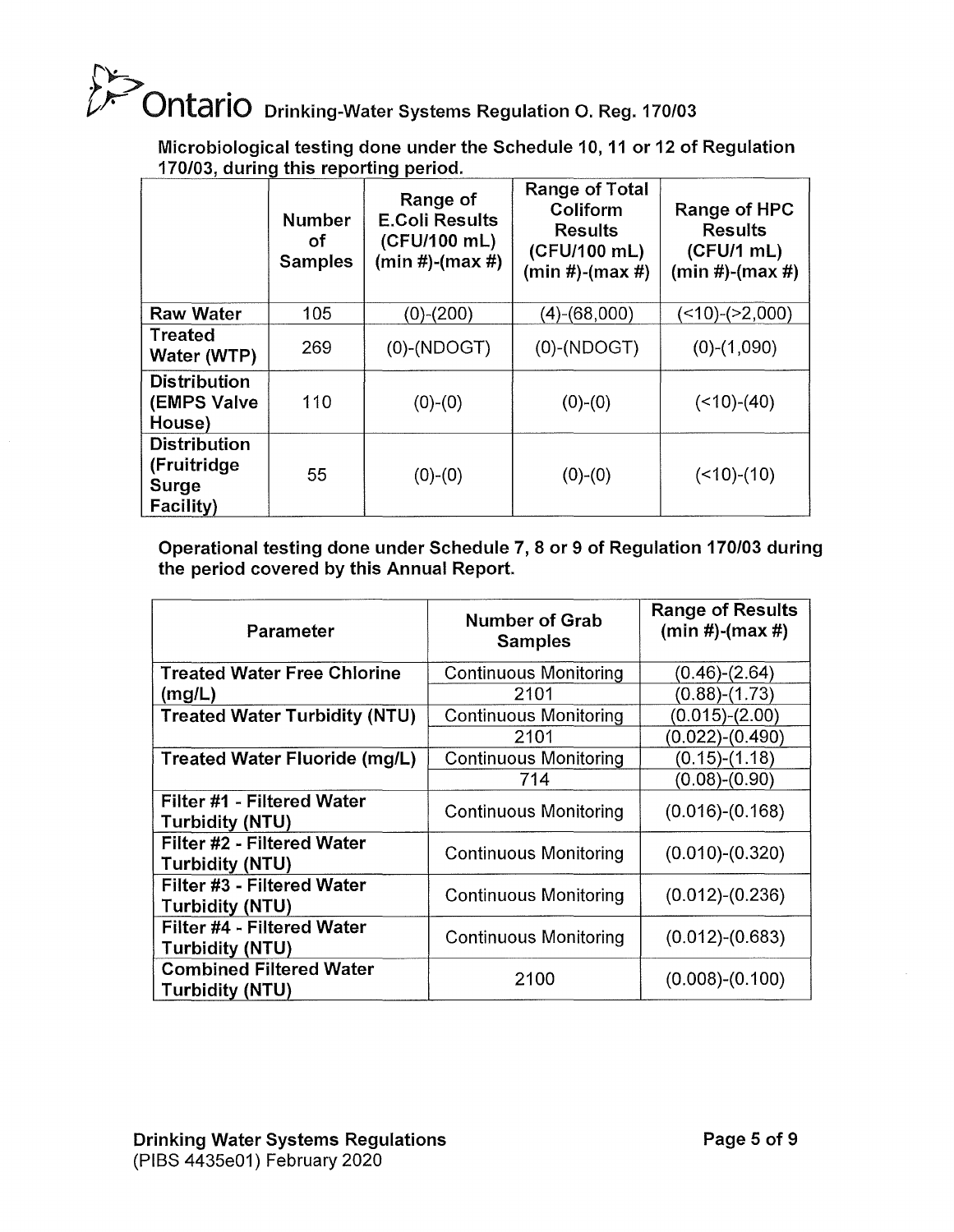# **CALCO** Drinking-Water Systems Regulation O. Reg. 170/03

## Summary of Inorganic parameters tested during this reporting period

(\*All tests were conducted on treated water leaving the WTP unless otherwise noted)

| Parameter                     | <b>Sample Date</b>            | <b>Result Value</b>     | Unit of<br><b>Measure</b> | <b>Exceedance</b> |
|-------------------------------|-------------------------------|-------------------------|---------------------------|-------------------|
|                               | Jan.22, 2019                  | 0.00017                 | mg/L                      | <b>NO</b>         |
| Antimony                      | Aug. 7, 2019                  | 0.00019                 | mg/L                      |                   |
| <b>Arsenic</b>                | Jan.22, 2019                  | 0.0003                  | mg/L                      | <b>NO</b>         |
|                               | Aug. 7, 2019                  | 0.0003                  | mg/L                      |                   |
| <b>Barium</b>                 | Jan.22, 2019                  | 0.0215                  | mg/L                      | <b>NO</b>         |
|                               | Aug. 7, 2019                  | 0.0225                  | mg/L                      |                   |
| <b>Boron</b>                  | Jan.22, 2019                  | 0.019                   | mg/L                      | <b>NO</b>         |
|                               | Aug. 7, 2019                  | 0.022                   | mg/L                      |                   |
| Cadmium                       | Jan.22, 2019                  | 0.000012                | mg/L                      | <b>NO</b>         |
|                               | Aug. 7, 2019                  | 0.000008                | mg/L                      |                   |
| Chromium                      | Jan.22, 2019                  | 0.00013                 | mg/L                      | <b>NO</b>         |
|                               | Aug. 7, 2019                  | 0.00019                 | mg/L                      |                   |
| Lead<br>(EMPS Valve<br>House) | Jan.22, 2019<br>July 31, 2019 | Not Detected<br>0.00005 | mg/L<br>mg/L              | <b>NO</b>         |
| <b>Mercury</b>                | Jan.22, 2019                  | <b>Not Detected</b>     | mg/L                      | <b>NO</b>         |
|                               | Aug. 7, 2019                  | Not Detected            | mg/L                      |                   |
| Selenium                      | Jan.22, 2019                  | 0.00016                 | mg/L                      | <b>NO</b>         |
|                               | Aug. 7, 2019                  | 0.00015                 | mg/L                      |                   |
| <b>Uranium</b>                | Jan.22, 2019                  | 0.000036                | mg/L                      | <b>NO</b>         |
|                               | Aug. 7, 2019                  | 0.001800                | mg/L                      |                   |
| Sodium                        | Jan.22, 2019                  | 18.4                    | mg/L                      | <b>NO</b>         |
|                               | Jan. 22, 2019                 | Not Detected            | mg/L                      | <b>NO</b>         |
| <b>Nitrite</b>                | Apr. 11, 2019                 | Not Detected            | mg/L                      |                   |
|                               | Jul. 23, 2019                 | Not Detected            | mg/L                      |                   |
|                               | Oct. 22, 2019                 | Not Detected            | mg/L                      |                   |
|                               | Jan. 22, 2019                 | 0.208                   | mg/L                      | <b>NO</b>         |
| <b>Nitrate</b>                | Apr. 11, 2019                 | 0.207                   | mg/L                      |                   |
|                               | Jul. 23, 2019                 | 0.128                   | mg/L                      |                   |
|                               | Oct. 22, 2019                 | 0.144                   | mg/L                      |                   |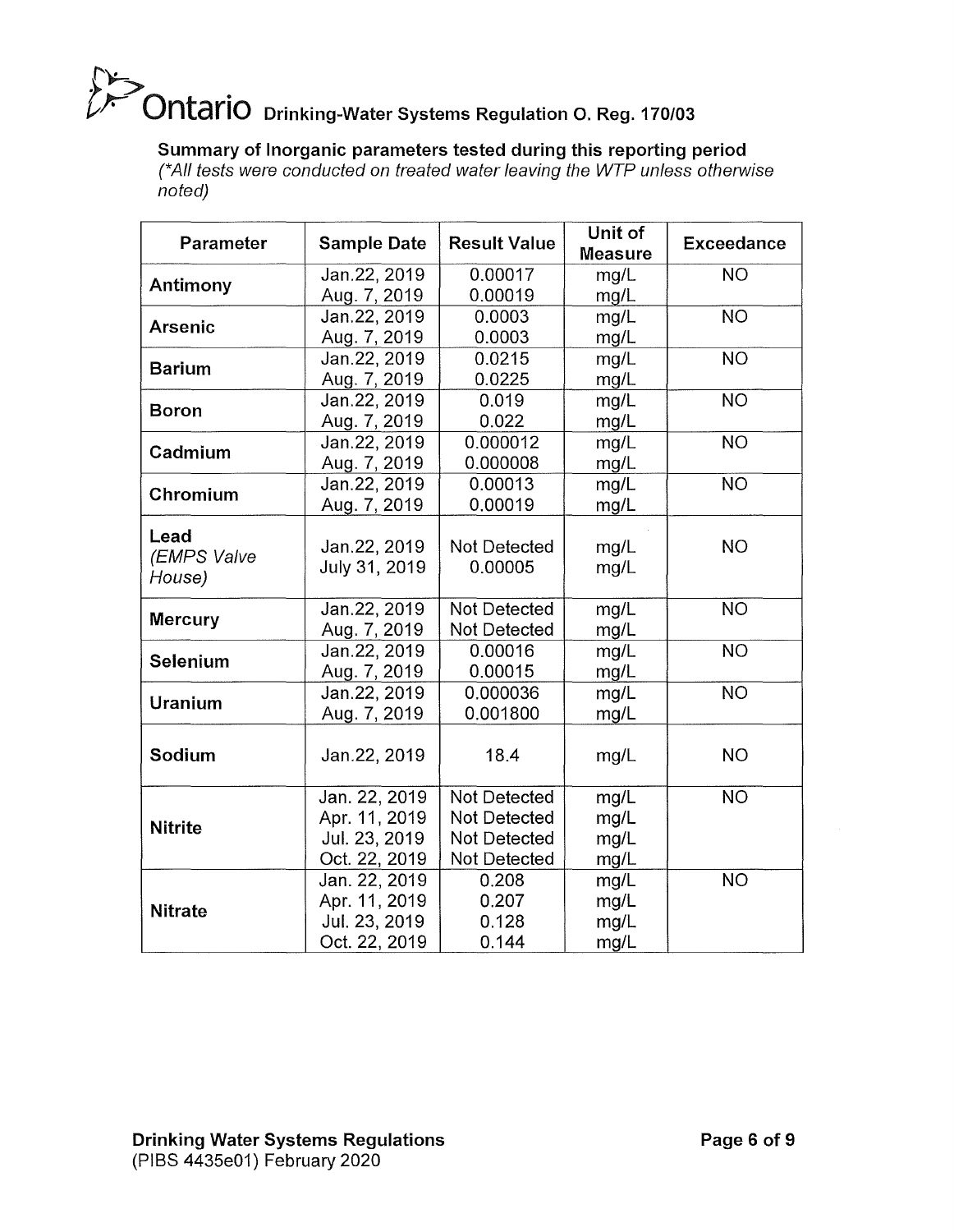# f'~  $\mathbb Z$  Ontario Drinking-Water Systems Regulation O. Reg. 170/03

Summary of Organic parameters sampled during this reporting period

(\*All tests were conducted on treated water leaving the WTP unless otherwise noted)

| <b>Parameter</b>                              | <b>Sample Date</b>           | <b>Result Value</b>                        | Unit of<br><b>Measure</b> | <b>Exceedance</b> |
|-----------------------------------------------|------------------------------|--------------------------------------------|---------------------------|-------------------|
| <b>Alachlor</b>                               | Jan.22, 2019<br>Aug. 7, 2019 | <b>Not Detected</b><br>Not Detected        | mg/L<br>mg/L              | NO                |
| Atrazine + N-<br>dealkylated<br>metabolites   | Jan.22, 2019<br>Aug. 7, 2019 | 0.00008<br>0.00006                         | mg/L<br>mg/L              | <b>NO</b>         |
| Azinphos-methyl                               | Jan.22, 2019<br>Aug. 7, 2019 | Not Detected<br><b>Not Detected</b>        | mg/L<br>mg/L              | <b>NO</b>         |
| <b>Benzene</b>                                | Jan.22, 2019<br>Aug. 7, 2019 | <b>Not Detected</b><br><b>Not Detected</b> | mg/L<br>mg/L              | <b>NO</b>         |
| Benzo(a)pyrene                                | Jan.22, 2019<br>Aug. 7, 2019 | Not Detected<br>Not Detected               | mg/L<br>mg/L              | <b>NO</b>         |
| <b>Bromoxynil</b>                             | Jan.22, 2019<br>Aug. 7, 2019 | Not Detected<br>Not Detected               | mg/L<br>mg/L              | <b>NO</b>         |
| Carbaryl                                      | Jan.22, 2019<br>Aug. 7, 2019 | <b>Not Detected</b><br><b>Not Detected</b> | mg/L<br>mg/L              | <b>NO</b>         |
| Carbofuran                                    | Jan.22, 2019<br>Aug. 7, 2019 | <b>Not Detected</b><br>Not Detected        | mg/L<br>mg/L              | <b>NO</b>         |
| <b>Carbon Tetrachloride</b>                   | Jan.22, 2019<br>Aug. 7, 2019 | Not Detected<br><b>Not Detected</b>        | mg/L<br>mg/L              | <b>NO</b>         |
| <b>Chlorpyrifos</b>                           | Jan.22, 2019<br>Aug. 7, 2019 | <b>Not Detected</b><br>Not Detected        | mg/L<br>mg/L              | <b>NO</b>         |
| <b>Diazinon</b>                               | Jan.22, 2019<br>Aug. 7, 2019 | Not Detected<br>Not Detected               | mg/L<br>mg/L              | <b>NO</b>         |
| <b>Dicamba</b>                                | Jan.22, 2019<br>Aug. 7, 2019 | <b>Not Detected</b><br><b>Not Detected</b> | mg/L<br>mg/L              | <b>NO</b>         |
| 1,2-Dichlorobenzene                           | Jan.22, 2019<br>Aug. 7, 2019 | <b>Not Detected</b><br><b>Not Detected</b> | mg/L<br>mg/L              | <b>NO</b>         |
| 1,4-Dichlorobenzene                           | Jan.22, 2019<br>Aug. 7, 2019 | <b>Not Detected</b><br>Not Detected        | mg/L<br>mg/L              | <b>NO</b>         |
| 1,2-Dichloroethane                            | Jan.22, 2019<br>Aug. 7, 2019 | <b>Not Detected</b><br><b>Not Detected</b> | mg/L<br>mg/L              | <b>NO</b>         |
| 1,1-Dichloroethylene<br>(vinylidene chloride) | Jan.22, 2019<br>Aug. 7, 2019 | <b>Not Detected</b><br><b>Not Detected</b> | mg/L<br>mg/L              | <b>NO</b>         |
| <b>Dichloromethane</b>                        | Jan.22, 2019<br>Aug. 7, 2019 | <b>Not Detected</b><br>Not Detected        | mg/L<br>mg/L              | <b>NO</b>         |

Page 7 of 9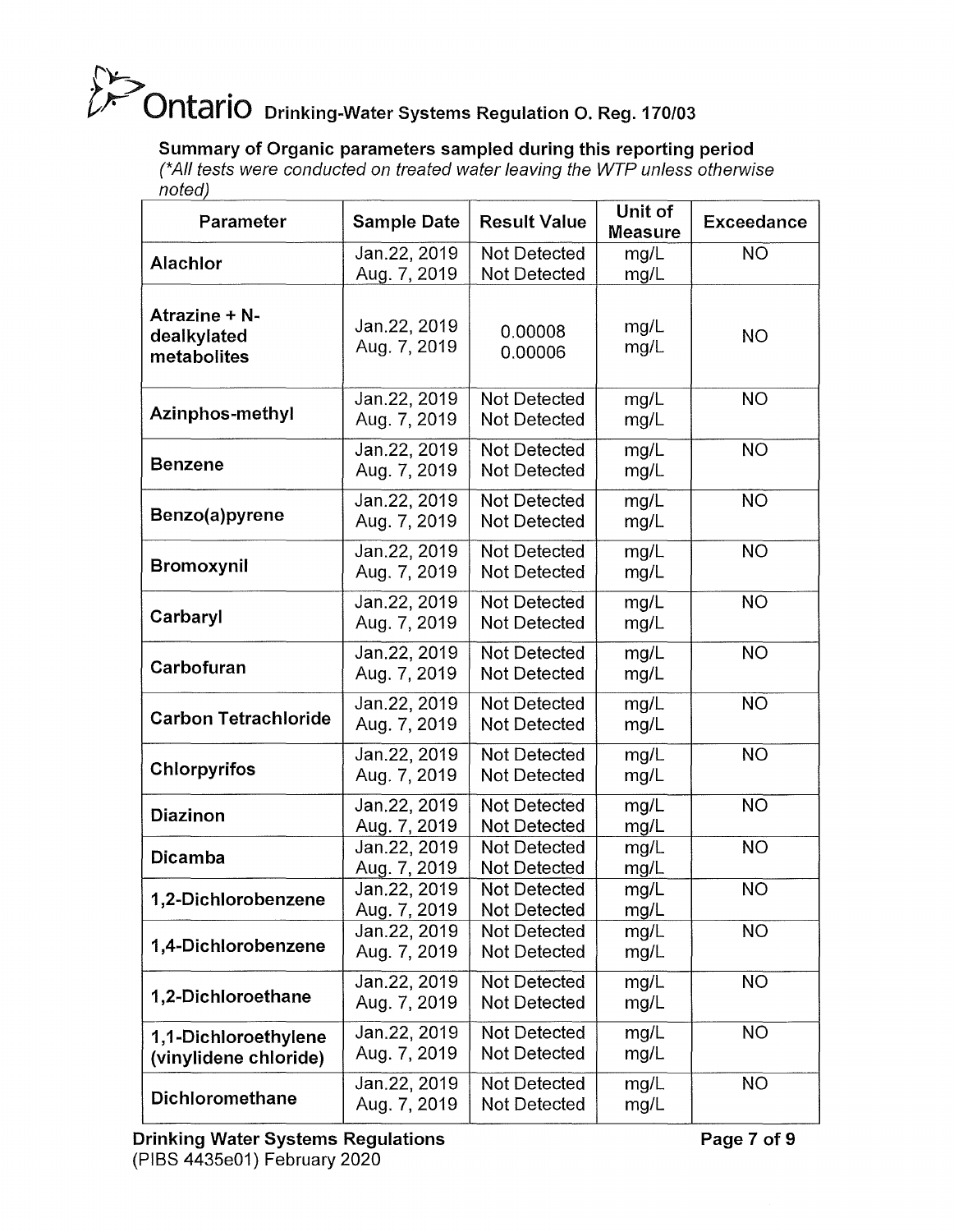# **City**<br>**Prinking-Water Systems Regulation O. Reg. 170/03**

| 2-4 Dichlorophenol                                                                           | Jan.22, 2019<br>Aug. 7, 2019                                     | Not Detected<br><b>Not Detected</b>                                  | mg/L<br>mg/L                 | <b>NO</b> |
|----------------------------------------------------------------------------------------------|------------------------------------------------------------------|----------------------------------------------------------------------|------------------------------|-----------|
| 2,4-Dichlorophenoxy<br>acetic acid (2,4-D)                                                   | Jan.22, 2019<br>Aug. 7, 2019                                     | Not Detected<br><b>Not Detected</b>                                  | mg/L<br>mg/L                 | <b>NO</b> |
| Diclofop-methyl                                                                              | Jan.22, 2019<br>Aug. 7, 2019                                     | Not Detected<br>Not Detected                                         | mg/L<br>mg/L                 | <b>NO</b> |
| <b>Dimethoate</b>                                                                            | Jan.22, 2019<br>Aug. 7, 2019                                     | <b>Not Detected</b><br><b>Not Detected</b>                           | mg/L<br>mg/L                 | <b>NO</b> |
| Diquat                                                                                       | Jan.22, 2019<br>Aug. 7, 2019                                     | <b>Not Detected</b><br><b>Not Detected</b>                           | mg/L<br>mg/L                 | <b>NO</b> |
| <b>Diuron</b>                                                                                | Jan.22, 2019<br>Aug. 7, 2019                                     | Not Detected<br>Not Detected                                         | mg/L<br>mg/L                 | <b>NO</b> |
| Glyphosate                                                                                   | Jan.22, 2019<br>Aug. 7, 2019                                     | <b>Not Detected</b><br><b>Not Detected</b>                           | mg/L<br>mg/L                 | <b>NO</b> |
| <b>Haloacetic Acids</b><br>(HAA's)<br>(EMPS Valve House)                                     | Jan. 22, 2019<br>Apr. 11, 2019<br>Jul. 23, 2019<br>Oct. 22, 2019 | <b>Not Detected</b><br><b>Not Detected</b><br>0.0057<br>Not Detected | mg/L<br>mg/L<br>mg/L<br>mg/L | <b>NO</b> |
| <b>Haloacetic Acids</b><br>(HAA's)<br>(EMPS Valve House)<br><b>Running Annual</b><br>Average | 2019                                                             | 0.0014                                                               | mg/L                         | <b>NO</b> |
| <b>Malathion</b>                                                                             | Jan.22, 2019<br>Aug. 7, 2019                                     | <b>Not Detected</b><br><b>Not Detected</b>                           | mg/L<br>mg/L                 | <b>NO</b> |
| 2-Methyl-4-<br>chlorophenoxyacetic<br>acid                                                   | Jan.22, 2019<br>Aug. 7, 2019                                     | <b>Not Detected</b><br><b>Not Detected</b>                           | mg/L<br>mg/L                 | <b>NO</b> |
| <b>Metolachlor</b>                                                                           | Jan.22, 2019<br>Aug. 7, 2019                                     | 0.00002<br>0.00001                                                   | mg/L<br>mg/L                 | <b>NO</b> |
| <b>Metribuzin</b>                                                                            | Jan.22, 2019<br>Aug. 7, 2019                                     | Not Detected<br>Not Detected                                         | mg/L<br>mg/L                 | <b>NO</b> |
| Monochlorobenzene                                                                            | Jan. 22, 2019<br>Aug. 7, 2019                                    | <b>Not Detected</b><br>Not Detected                                  | mg/L<br>mg/L                 | <b>NO</b> |
| Paraquat                                                                                     | Jan.22, 2019<br>Aug. 7, 2019                                     | Not Detected<br><b>Not Detected</b>                                  | mg/L<br>mg/L                 | <b>NO</b> |
| Pentachlorophenol                                                                            | Jan.22, 2019<br>Aug. 7, 2019                                     | <b>Not Detected</b><br>Not Detected                                  | mg/L<br>mg/L                 | <b>NO</b> |